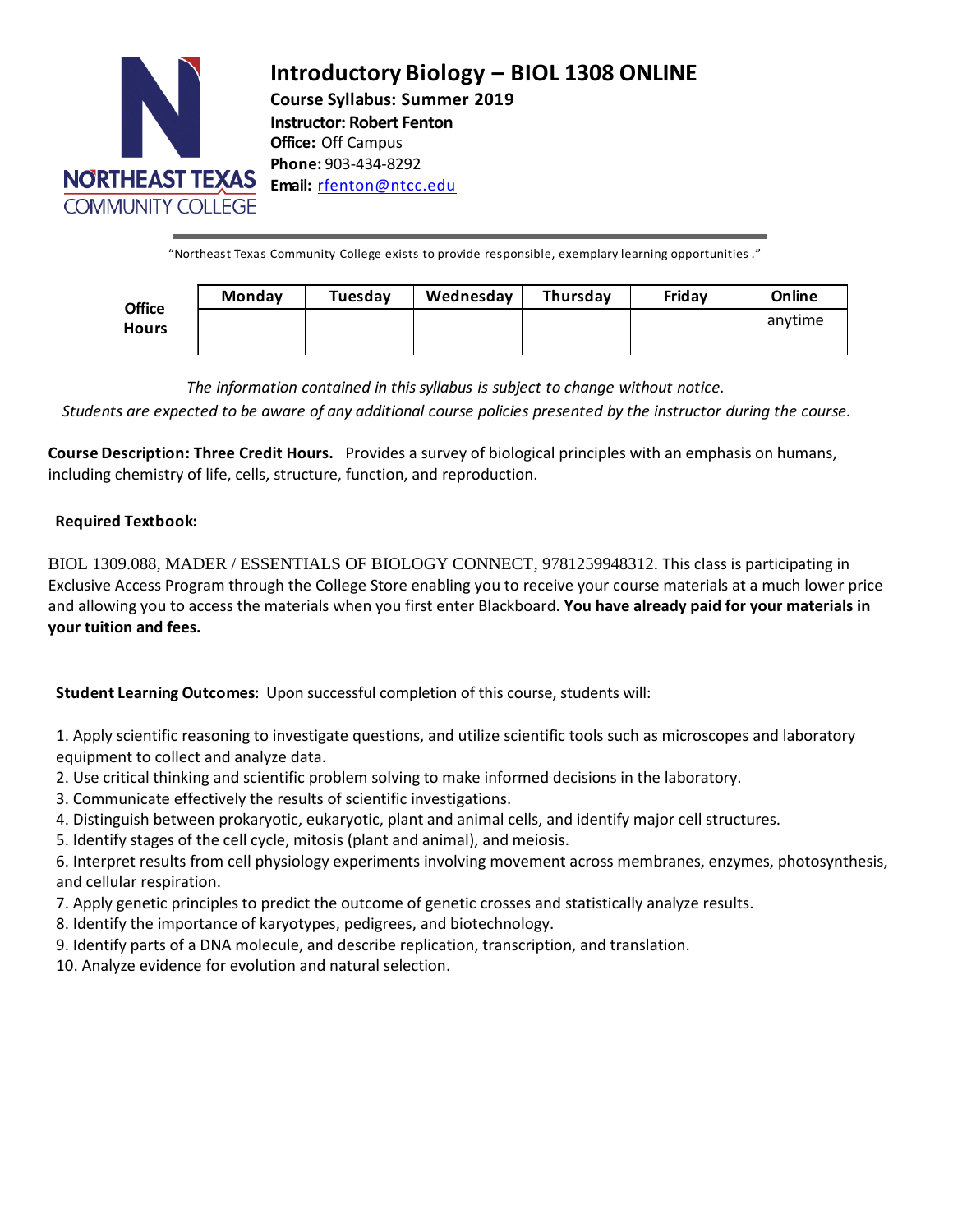**Lectures & Discussions:** This course covers chapters 1 through 16 in the textbook, Essentials of Biology. The following is a general time frame for each Unit and Chapter.

June 14: Exam Unit I: Ch. 1-3 June 19: Exam Unit II: Ch. 4 & 5 June 24: Exam Unit III: Ch. 6 & 7 June 28: Exam Unit IV: Ch. 8-10 July 3: Exam Unit V: Ch. 11-13 July 11: Exam Unit VI: Ch. 14-16

## **Evaluation/Grading Policy:**

Connect Homework = 40% Unit  $Fxams = 60%$ 

#### Grading Scale

 $A = 100 - 90%$  $B = 89 - 80%$  $C = 79 - 70%$  $D = 69 - 60%$  $F = \frac{59\%}{100}$ 

#### **Exams:**

All exams include both objective (multiple choice, true-false, matching) and subjective questions over notes and text material and any additional outside reading that may be assigned. All unit exams are online thru Respondus Lockdown Browser and timed. See Evaluation for other information.

Make up tests WILL NOT be given under any circumstances.

#### **Other Course Requirements:**

#### ENTRANCE REQUIREMENTS:

•Students new to online learning must complete the online Orientation during the first week of class. •It is your responsibility to obtain a username and password to enter Blackboard, to enter the classroom the first week of class, to read the directions on the homepage, and to successfully navigate through the course. If you have taken an internet course in the past but still feel unsure of your Blackboard skills, then please take the orientation mentioned above.

#### COMPUTER SKILLS:

Students taking my internet class are required to have basic computer skills, an up to date working computer with internet access, and either Microsoft WORD (.doc) or EXCEL (.xls) software. Students who do not have access to WORD or EXCEL can save documents in RICH TEXT FORMAT (.rtf). Inadequate computer skills or a malfunctioning computersystem is not adequate reason for me to accept late homework assignments, homework assignments in the wrong format, missed chats, or bulletin board postings.

## TECHNICAL REQUIREMENTS:

The course content is loaded on software called Blackboard which requires Java capability. The student must have a Javacompatible Internet browser such as Google Chrome, Firefox, or Microsoft Internet Explorer 5.0. Firefox is preferred. To get your computer "class ready," go to the following website. http://ntcc.blackboard.com

For assignments that will be posted, it is preferable to have the most recent versions of your browser, so please download this browser prior to the beginning of class (this is free, but time consuming, so plan ahead).